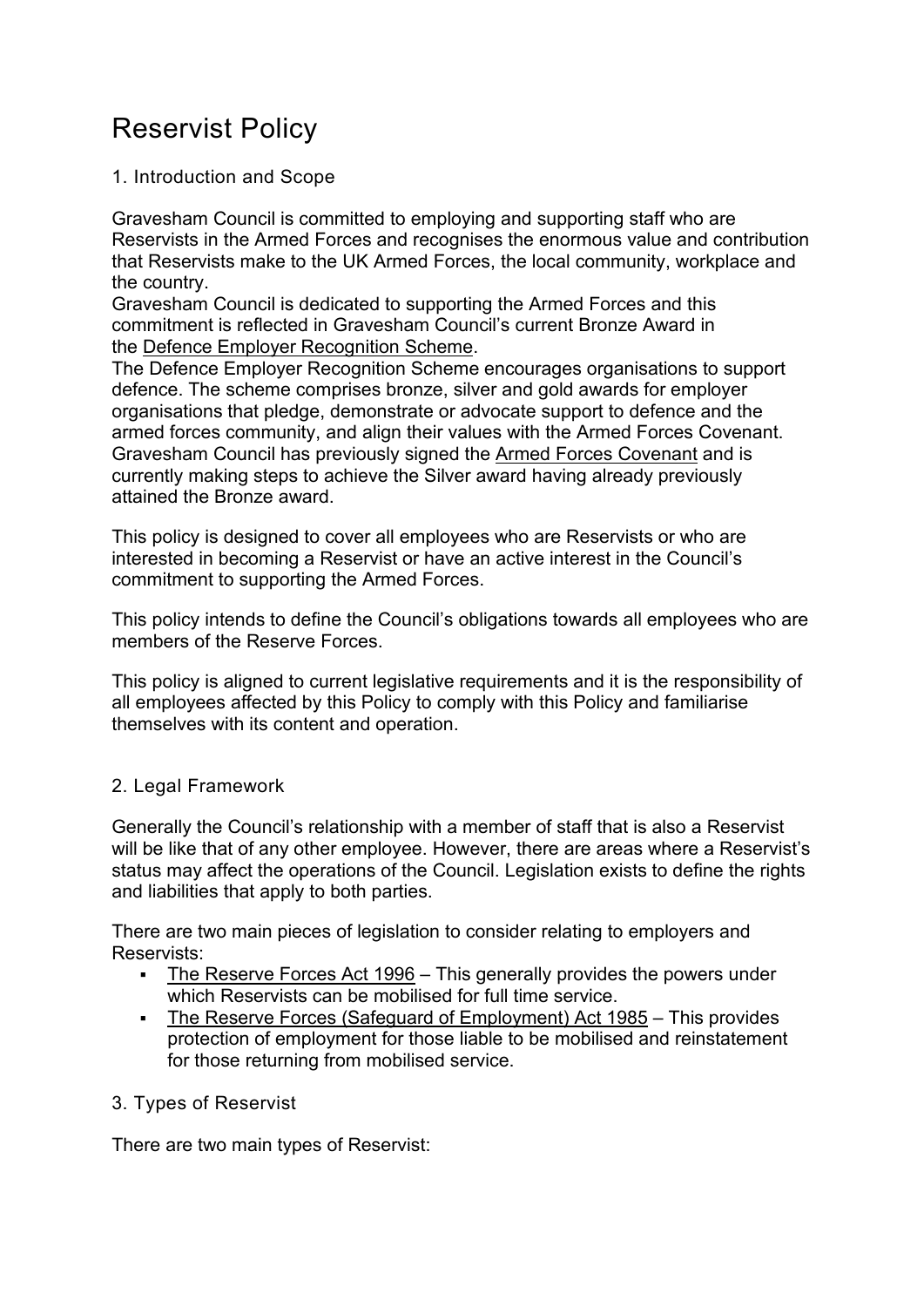- Volunteer Reservists People recruited into the Royal Naval Reserves, Royal Marines Reserves, Army Reserve and Royal Auxiliary Air Force.
- Regular Reservists ex-regular servicemen and servicewomen who may retain a liability to be mobilised depending on how long they have served in the Armed Forces.

The Reserve Forces Act 1996 also provides for other categories, such as:

- Full Time Reserve Service Reservists who wish to serve full time with regulars for a predetermined period in a specific posting
- Additional Duties Commitment part time service for a specified period in a particular post
- Sponsored Reserves These are personnel employed by a contractor to provide a service to the Ministry of Defence.
- High Readiness Reserves These are Reserves, usually with a particular skill set, that are available at short notice (with written agreement from their employer).
- 4. Notification of Reservist Status

The Council requests that employees who are current Reservists or who wish to become Reservists inform their line manager as soon as possible that they are, or intend to become, Reservists. This request is to allow the Council to understand the level of Reservist activity within the organization currently, and in the foreseeable future; allowing us to prepare for any practical implications that may arise

Reservists who notify the Council of their current Reservist Status or intention to become a Reservist will not be disadvantaged in any way.

Any employee that is either a current Reservist or has signed up to become a Reservist will need to provide Gravesham Council's details to their commanding officer. Gravesham Council will then usually receive a letter from the Ministry of Defence within 5 weeks of an employee signing up.

If a new employee is already a Reservist when commencing employment with Gravesham Council, they must notify their commanding officer and Gravesham Council will receive a letter as per the paragraph above.

If an employee leaves Gravesham Council, they must remember to inform their commanding officer accordingly.

#### 5. Training, Commitments and Time Off

Gravesham Council appreciates the importance of the training undertaken by Reservists that enables them to develop skills and capabilities that are of benefit to their respective Reserve Force, Gravesham Council and themselves individually.

Training commitments vary for Reservists but generally can include:

 Weekly Training – most Reservists train at their local centre for around 2.5 hours, 1 evening per week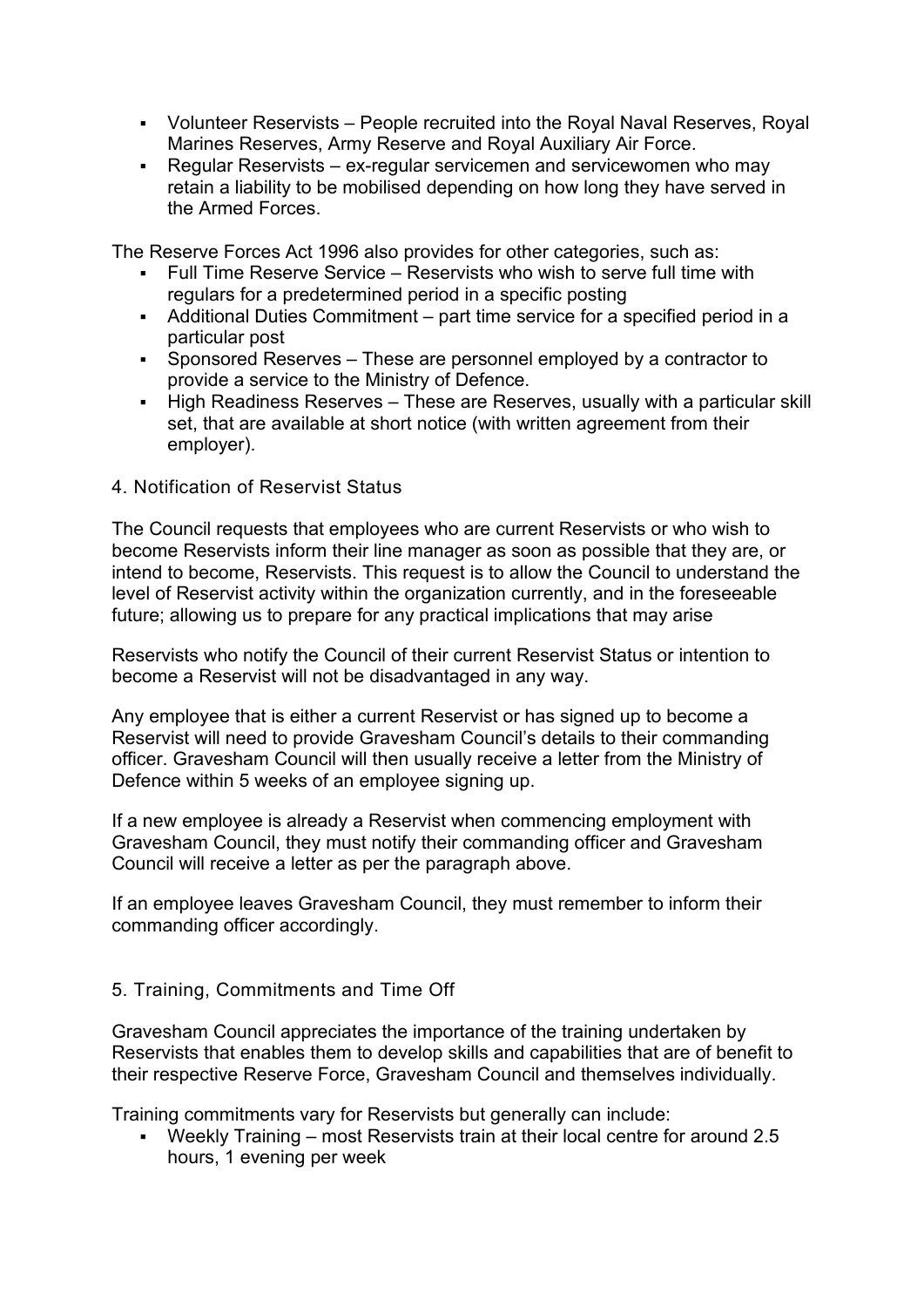- Weekend Training all Reservists are expected to attend a number of training weekends which take place throughout the year
- Annual Training A 2 week annual training course otherwise referred to as "annual camp". This may take place at a training establishment, as an attachment to a Regular Unit, a training exercise or a combination of any of these. Training normally takes place within the UK, although each year some Reservists train abroad.

Gravesham Council grants employees that are Reservists up to an additional 10 days of paid leave per annum to accommodate some of the training required above.

If a Reservist requires more leave to attend training during the year, employees can use their own annual leave entitlement, any applicable flexible time and/or time off in lieu (where relevant) or request unpaid leave.

Employees that are Reservists must give notice in writing to their line manager of training commitments to allow for appropriate planning for absences. When requesting special leave, annual leave, flexible time, time off in lieu or unpaid leave to attend training, employees should give as much notice as is reasonably possible.

Provided reasonable notice is given by the employee, Line Managers will wherever possible try to accommodate and grant requests from Reservists for special leave, annual leave, flexible time, time off in lieu or unpaid leave for the purposes of attending training and will where possible try to arrange and facilitate work patterns and volumes to allow Reservists to attend training commitments.

#### 6. Mobilisation

Mobilisation is the process of calling Reservists into full time service with the Regular Forces for the purposes of making them available for military operations. The maximum period of mobilisation will depend on the scale and the nature of the operation but is typically no longer than 12 months.

If a Reservist is to be mobilised they will be sent a call out notice by the Ministry of Defence. Usually Reservists will get 28 days' notice of mobilisation but there is technically no legal requirement to provide any such notice.

The Call-out papers for mobilisation could be sent by post to the Council or sometimes could be delivered in person by the Reservist to their line manager. The documentation will include the call-out date and the anticipated timeline.

When a Reservist receives a call out notice, they must inform their line manager as soon as possible so that an appropriate pre-mobilisation meeting can be agreed and planned.

During the pre-mobilisation meeting the following should be discussed between the line manager and the Reservist:

 Ensure that the Reservist has completed all mobilisation paperwork (including those relating to pay, benefits and pension arrangements)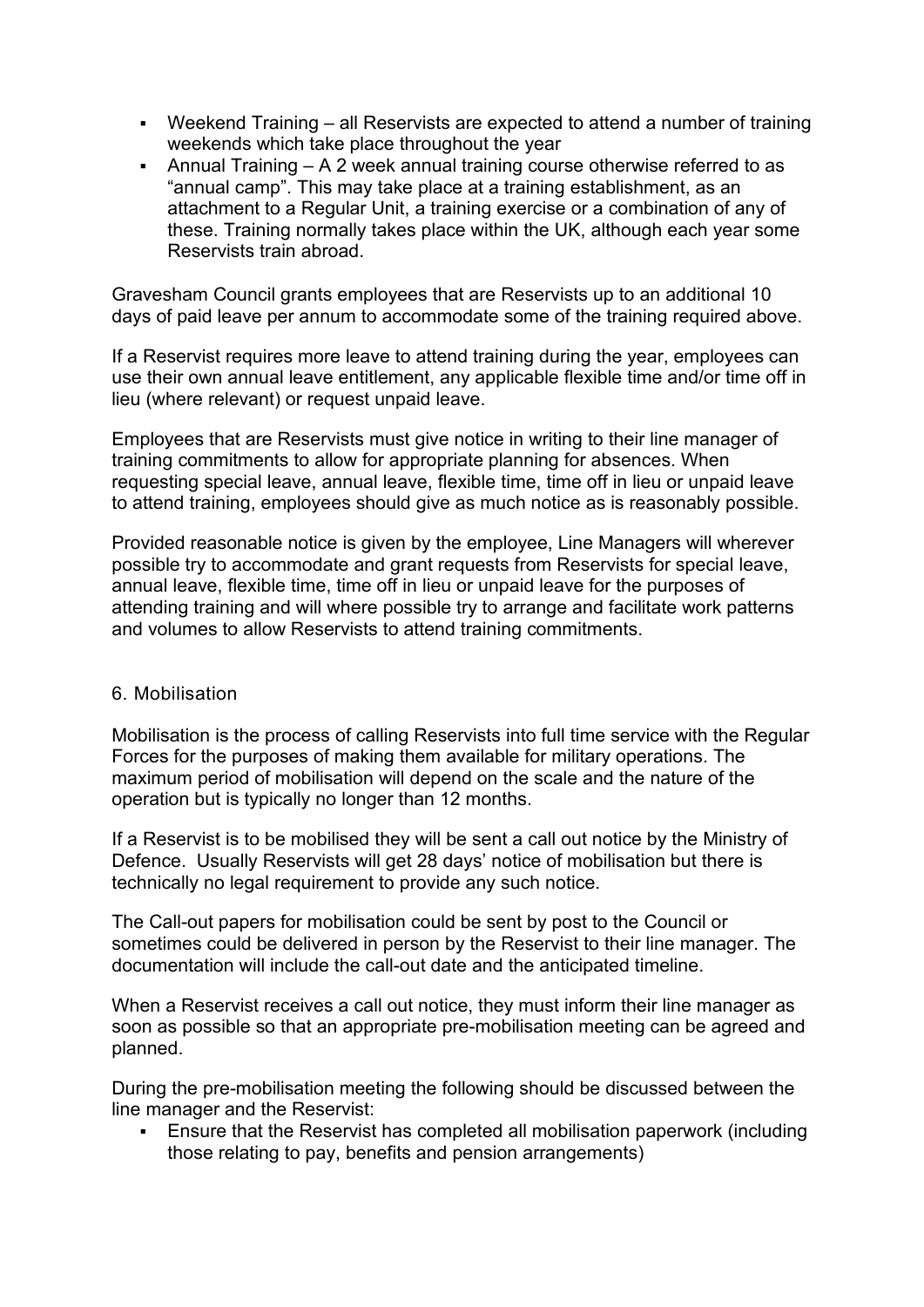- Support the Reservist in making a claim for financial assistance (if appropriate)
- Discuss any handover of work and temporary return of the Council's equipment such as Surface pro, phone, fob etc.
- Make arrangements for both the Reservist and line manager to keep in touch throughout the mobilisation period

During mobilisation the line manager is expected to maintain regular contact with the Reservist as per arrangements discussed at the pre-mobilisation meeting. When a Reservist later returns from mobilisation, the line manager will ensure that the procedures for returning to work are followed and that aftercare is considered and offered where appropriate (see sections [9](https://www.gravesham.gov.uk/home/about-the-council/policies-strategies-open-data/policies/reservist-policy/returning-to-work-after-mobilisation) and [10\)](https://www.gravesham.gov.uk/home/about-the-council/policies-strategies-open-data/policies/reservist-policy/aftercare).

#### 7. Mobilisation: Exemption, Deferral and Revocation

In all cases of mobilisation, Gravesham Council will generally release the Reservist to report for duty accordingly.

Notwithstanding the paragraph above, there may be exceptional circumstances where the Council may seek exemption, deferral or revocation. This will be the case where the Reservist's absence is deemed to potentially cause serious harm to the delivery of the Council's services.

If the Council decides to seek an exemption, deferral or revocation then the line manager will inform the Reservist of that decision and the reasoning that supports that decision.

"Serious harm" is not specifically defined in any legislation and is therefore open to interpretation. However, examples could include:

- Loss of reputation and/or goodwill
- Financial loss
- **IMPA** Impairment of the ability to provide services
- **Harm to the research and development of new services or processes (which** could not be prevented by the granting of financial assistance under sections 83 and 84 of The Reserve Forces Act 1996).

Details of how to apply for exemption are included in the call out pack. The application must reach the Adjudication Officer within 7 days of the Council receiving a call out notice. If this timescale is not met, permission to make a late application will need to be obtained from the Adjudication Officer. The Reservist also has the right to apply for exemption or deferral if the call out papers arrive at a difficult time.

If an unsatisfactory decision is received following the application for a deferral, the Council can appeal for a hearing by the Reserve Forces Appeals Tribunal. Appeals must reach the Tribunals Secretary within 5 days receipt of written notice of the decision. If the Tribunal rejects the application for exemption or deferral, the Council will be required to release the Reservist for mobilisation.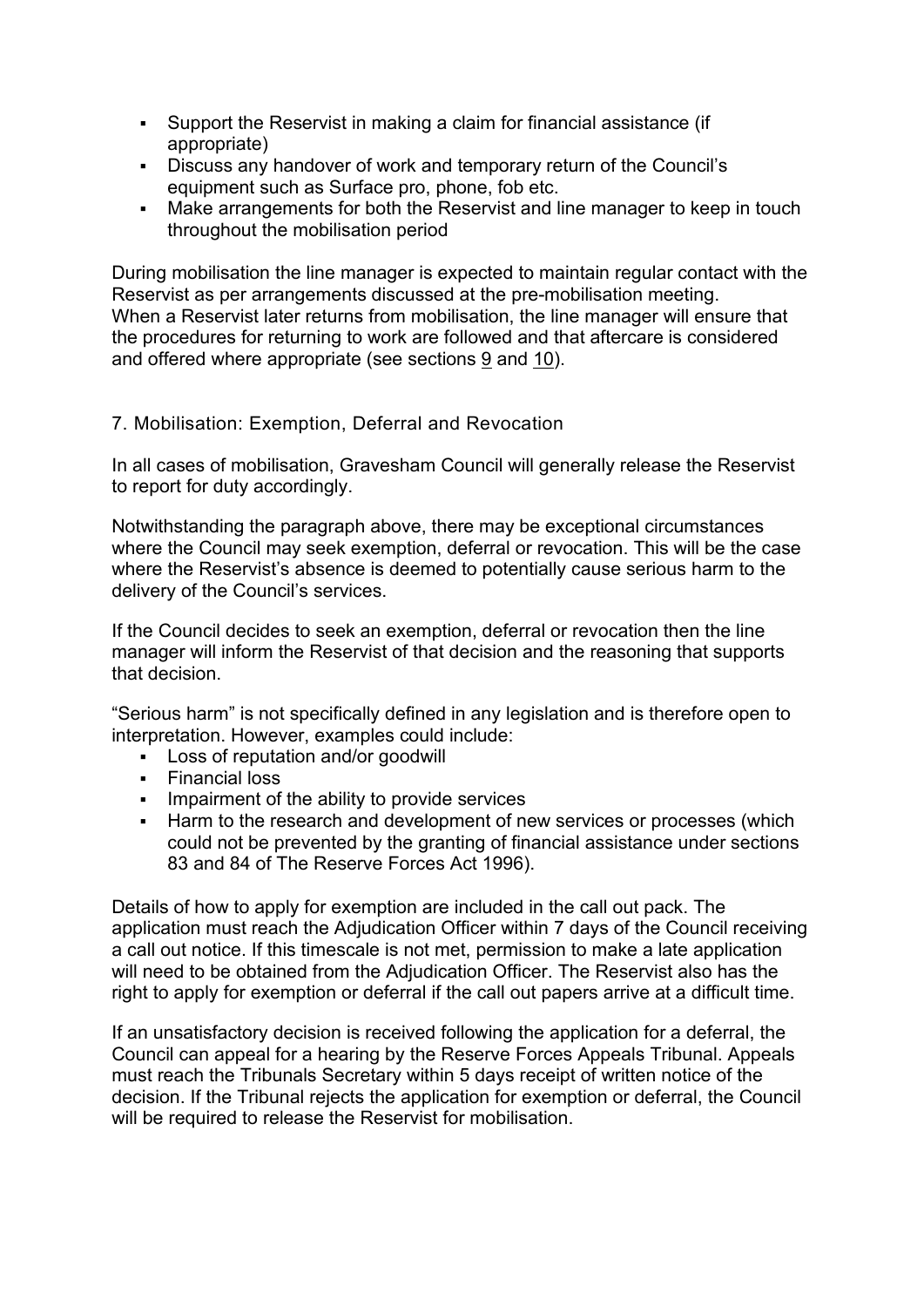#### 8. Terms and Conditions during Mobilisation

The Council will continue to treat the contracts of employment of employees that are Reservists and have been mobilised as operable throughout the period of such mobilisation and there will be no loss of continuous service or service related benefits.

Pay: The Ministry of Defence will assume responsibility for the Reservist's salary for the duration of their mobilisation. They will pay a basic salary according to the Reservist's military rank. If this basic element is less than the Reservist receives from the Council, it is the Reservist's responsibility to apply to the Ministry of Defence for the difference to ensure that they suffer no loss of earnings. This is known as a Reservist Award.

The Council is not required or under any obligation to pay the Reservist's salary during the period of mobilisation.

Benefits: any contractual benefits that are suspended by the Council during mobilisation can be claimed by the Reservist as part of their Reservist Award. The Reservist should discuss any benefit arrangements during the pre-mobilisation meeting with their line manager.

Pension: Regulation 17 of the Local Government Pension Scheme Regulations 1997 provides that a member of the Local Government Pension Scheme must, whilst the individual is on Reserve Forces service, pay basic pension contributions (any AVCs or additional contributions an individual may be paying to purchase added years) if and only if, the Reserve Forces pay equals or exceeds the pay they would normally have received. If this is the case, contributions are due on the Reserve Forces pay and the service would count in full for pension purposes.

If the Reservist is a member of the Local Government Pension Scheme and Gravesham Council suspends the employer contribution, and the Reservist chooses to remain within it, then the Ministry of Defence will make the employer contributions for the period of mobilisation, as long as the Reservist continues to make their personal contributions. For further information please

contact [pensions@medway.gov.uk.](mailto:pensions@medway.gov.uk) Further information relating to pension options can be found in the call out pack.

Annual Leave: Reservists are encouraged to take any accrued annual leave before mobilisation. Gravesham Council is not obliged to accrue annual leave for a Reservist employee during the mobilisation period. Reservists will however accrue annual leave with the Ministry of Defence whilst they are in full time service. When they demobilize, Reservists are entitled to a period of post-operational leave. During this period they will continue to be paid by the Ministry of Defence.

Dismissal/Redundancy: A Reservist's employment cannot be terminated on the grounds of their military duties or their liability to be mobilised. To do so would be a criminal offence under s.17 of The Reserve Forces (Safeguarding of Employment) Act 1985.

Reservists can be included in the redeployment pool if this is necessary due to a downturn in business or closure of a department. However, all employees should be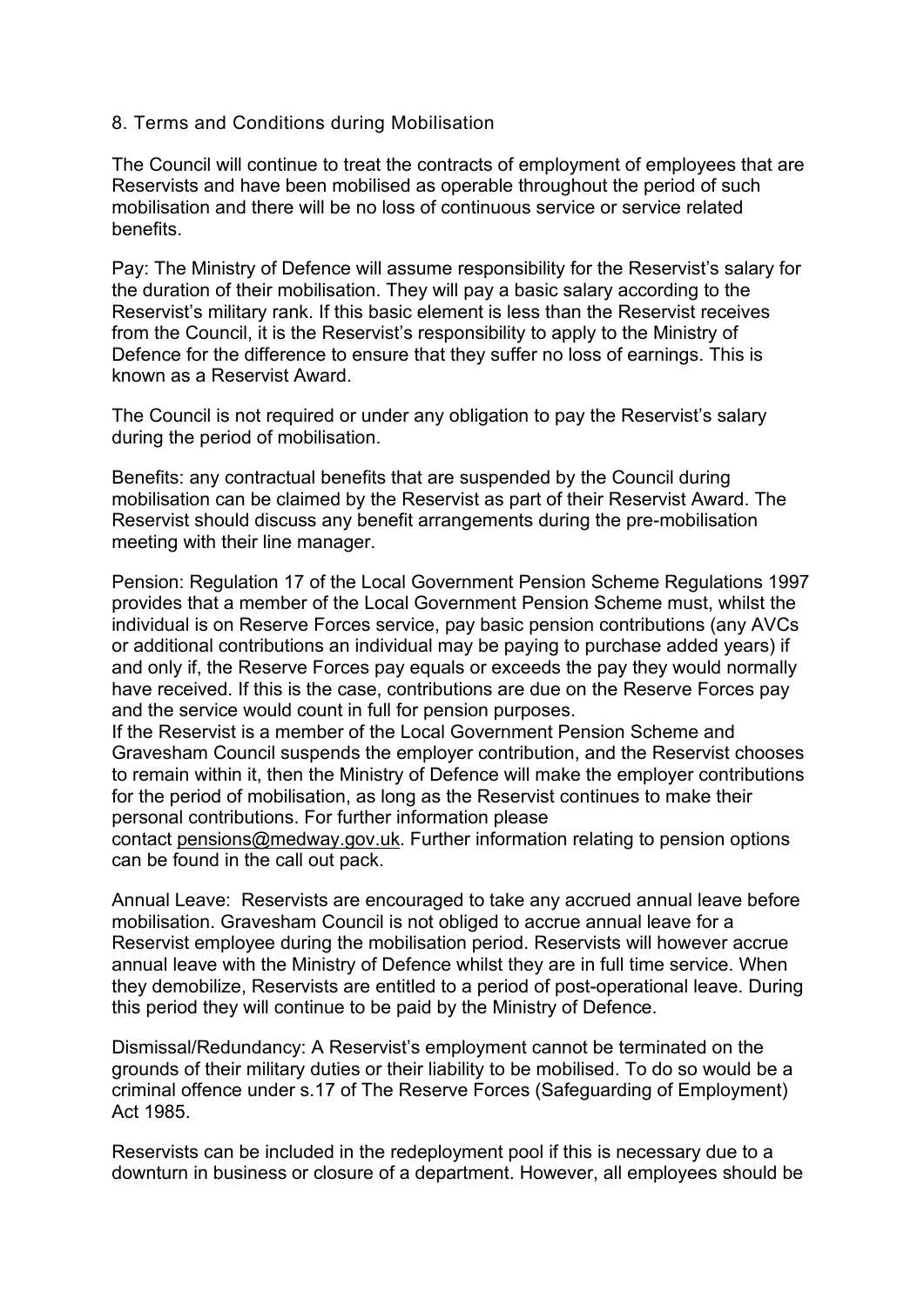treated consistently, and redundancy criteria should not discriminate against Reservists on the grounds of their Reserve service or call-up liability.

If a Reservist is not happy with any offer of alternative employment they must write to the Council stating why there is reasonable cause for them not to accept it. If a Reservist believes that an employer's response to their application denies their rights under the Reserve Forces (Safeguarding of Employment) Act 1985, an application can be made to a Reinstatement Committee for assessment. The committee will consider the Reservist's application and can make an order for reinstatement and/or compensation. Details can be found in the call-out pack from the Ministry of Defence.

Sick Pay: During the period of mobilisation the Reservist will continue to accrue any rights to service-related Council sick pay. Should a Reservist become sick or injured during mobilisation they will be covered by Defence Medical Services and any financial assistance will continue to be received (including pay) until demobilised. If the sickness or injury continues and this results in early demobilisation, the Reservist will remain covered by Defence until the last day of paid military leave.

After this time the Reservist will be covered by Gravesham Council's sickness arrangements (in line with Council policy).

If the Reservist becomes ill post mobilisation, and a notional return to work date has been agreed, they will be covered by Gravesham Council's sickness arrangements (in line with Council policy).

#### 9. Returning to Work After Mobilisation

Both the Reservist and Gravesham Council have obligations under The Reserve Forces (Safeguarding of Employment) Act 1985 regarding the return to work process.

Reservist: The Reservist must write to Gravesham Council by the third Monday after their last day of military service making their request to return to work and suggesting a date which should fall within 6 weeks of their last day of full time service. This letter formally starts the return to work process.

They are also encouraged to informally contact Gravesham Council to discuss their return to work at the earliest opportunity, whether via a letter, a meeting or a telephone call. The formal application must be made in writing for it to be valid under the Act.

Sometimes Reservists may need refresher training when they return to work, or be given time to familiarize themselves with processes and procedures in the workplace. Financial assistance may be available for retraining if it is required as a direct result of their mobilisation, although applications cannot be made for training courses that would have taken place anyway. Evidence of costs will be required in addition to evidence that the Reservist could not reach the required standard by any other means, such as workplace experience. Details can be found in the call out pack from the Ministry of Defence.